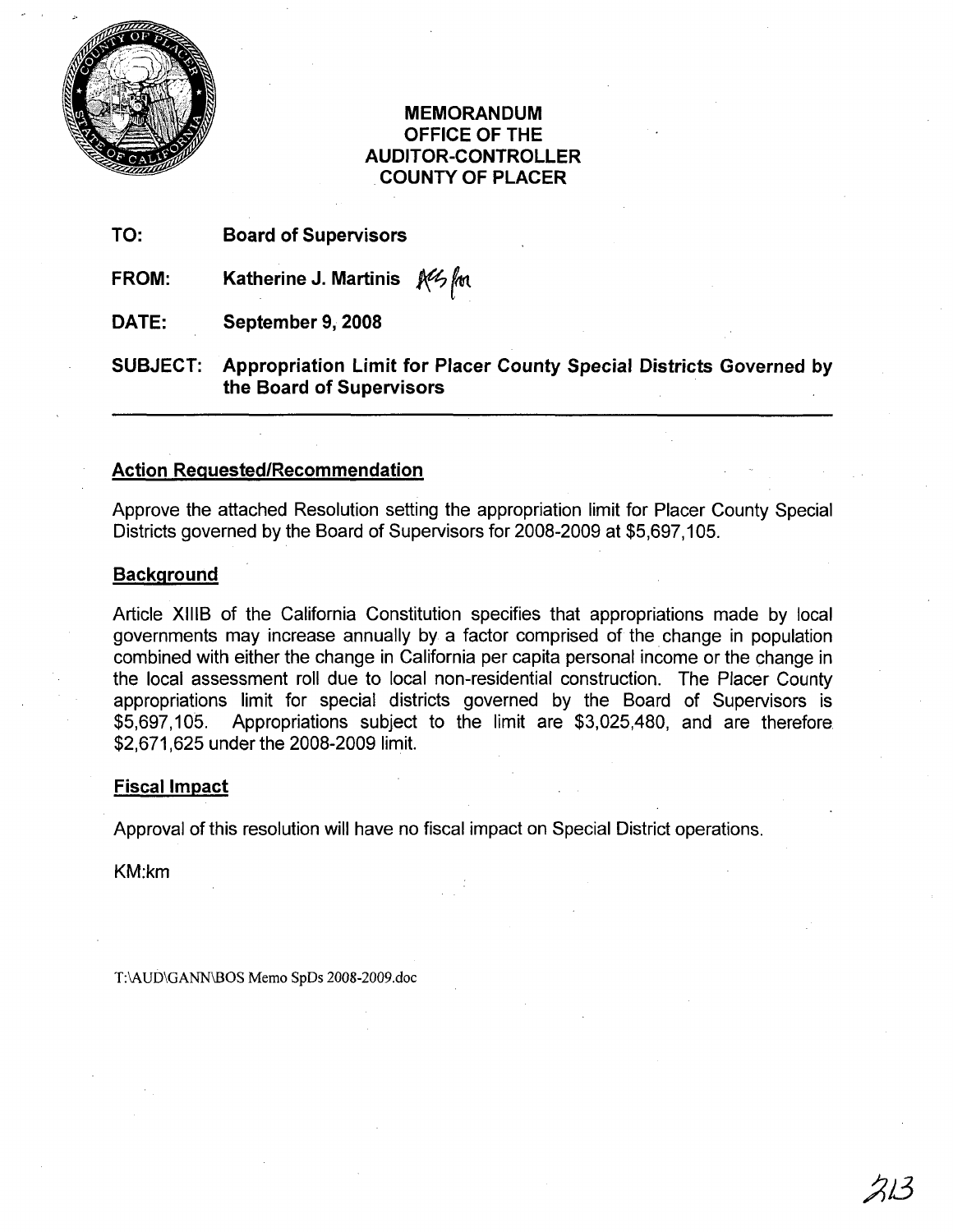## **Before the Board of Supervisors County of Placer, State of California**

#### **In** the matter of: A RESOLUTION SETTING THE 2008/2009 APPROPRIATIONS LIMIT FOR SPECIAL DISTRICTS GOVERNED BY THE BOARD OF SUPERVISORS

Resoi. No.

Ord. No.

First Reading:

The following <u>RESOLUTION</u> was passed by the Board of Supervisors of the County of Placer

at a regular meeting held September 9, 2008 by the following vote on roll call:

Ayes:

Noes:

Absent:

Signed and approved by me after its passage.

Chairperson, Board of Supervisors

Attest: Clerk of said Board

WHEREAS, on September 9, 2008, the Board of Supervisors considered the appropriations limitation for Placer County Special Districts; and

WHEREAS, the Board of Supervisors received testimony and other evidence regarding the appropriation limitation to be established for Placer County Special Districts; and

WHEREAS, pursuant to section 8, sub-sec (e) (2) article XIIIB of the State Constitution, the Board of Supervisors hereby elects its change in the cost of living pursuant to this paragraph to be the percentage change in assessed valuation of nonresidential new construction. THEREFORE, the selection is 21.95% increase for the 2008/2009 fiscal year; and

WHEREAS, pursuant to section 8, sub-sec (f) article XIIIB of the State Constitution, the Board of Supervisors hereby elects its change in population to be the population of the incorporated areas. THEREFORE, the selection is 2.77% increase for the 200812009 fiscal year.

NOW THEREFORE, Be it hereby resolved by the Board of Supervisors of the County of Placer, State of California, that the Placer County Special Districts Appropriation Limit for the 200812009 fiscal year, as described in article XIIIB of the State Constitution and implemented by Chapter 1205, Statutes of 1980, and Chapter 66, Statutes of 1989, is the sum of \$5,697,105. It has also been determined that \$3,025,480 of the Placer County Special Districts 200812009 budgeted appropriations and provisions for reserves totaling \$36,458,477 is subject to the limitations, and is therefore \$2,671,625 under the limitation.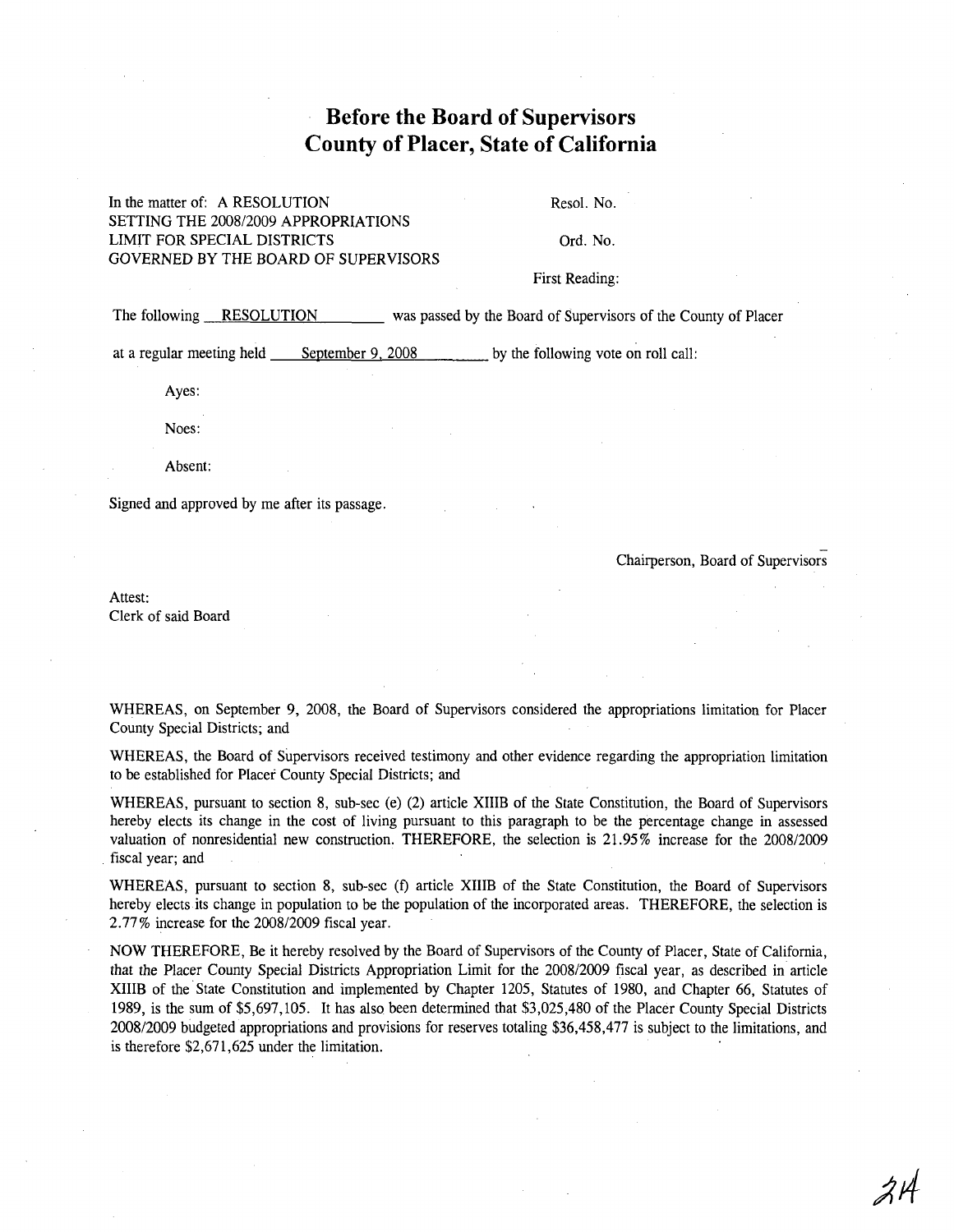# PLACER COUNTY<br>SPECIAL DISTRICTS UNDER BOARD OF SUPERVISORS<br>2008/2009 APPROPRIATIONS LIMIT

| <b>Fund/Subfund Description</b> |                                                      | LIMIT<br><b>BUDGET APPROP</b><br>(OVER)/UNDER<br><b>SUBJ TO LIMIT</b><br><b>EIMIT</b> |           |           |
|---------------------------------|------------------------------------------------------|---------------------------------------------------------------------------------------|-----------|-----------|
|                                 | 500/300 Newcastle Lighting                           | 107,062                                                                               | 7,300     | 99,762    |
|                                 | 500/400 Penryn Lighting                              | 89,931                                                                                | 5,600     | 84,331    |
|                                 | 501/003 CSA 28-Z3 Foresthill Lighting                | 86,478                                                                                | 5,800     | 80,678    |
|                                 | 501/004 CSA 28-Z04A1 Lakeshore Lighting              | 57,201                                                                                | 3,725     | 53,476    |
|                                 | 501/006 CSA 28-Z6 Sheridan N/Ent                     | 592,390                                                                               | 48,002    | 544,388   |
|                                 | 501/011 CSA 28-Z11 Sabre City - Recreation/Landscape | 293,445                                                                               | 530       | 292,915   |
|                                 | 501/015 CSA 28-Z15 Golden Oaks Roads                 | 308,573                                                                               | 14,910    | 293,663   |
|                                 | 501/165 CSA 28-Z165 Dry Creek Fire                   | 1,296,427                                                                             | 843,313   | 453,114   |
|                                 | 501/193 CSA 28-Z193 North Auburn/Ophir Fire          | 2,651,395                                                                             | 1,988,781 | 662,614   |
|                                 | 503/003 Sewer Maintenance District #3 Folsom Lake    | 214,203                                                                               | 107,519   | 106,684   |
| Memorandum Totals               |                                                      | 5,697,105                                                                             | 3.025.480 | 2,671,625 |

T:AUD/Excel/Gann/Est Measure Appn Limit Districts Under BOS

 $\frac{1}{l}$